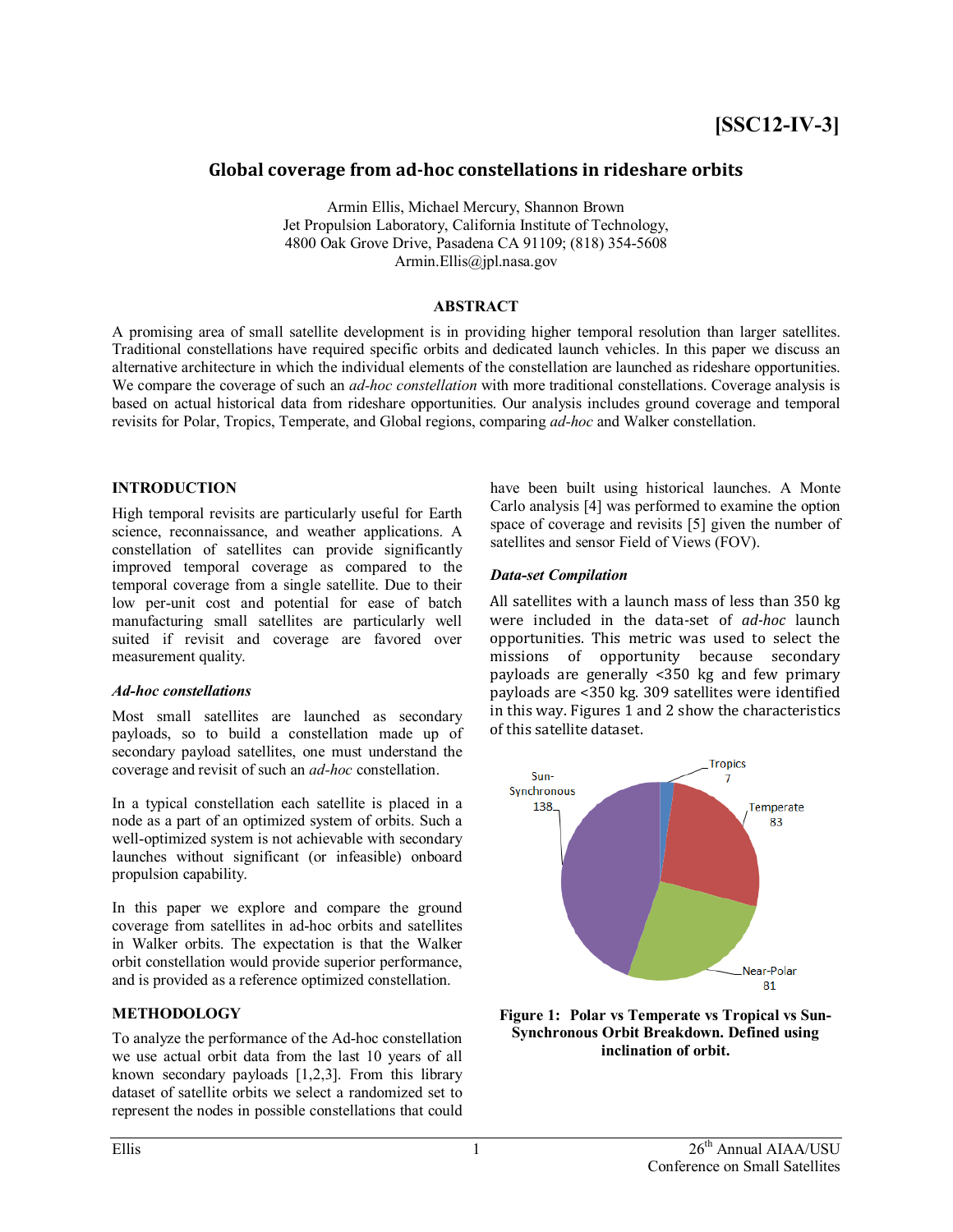

**Figure 2: Perigee vs Inclination showing Ad-hoc missions of opportunity since 2001**

Any orbit with apogee or perigee greater than 1600km were not included in the data-set since these orbits are not relevant to the applications targeted by this paper.

The data set is broadly considered as covering the Tropics, Temperate, Polar, and Global regions as defined in Table 1.

**Table 1: Definitions of regions used in this paper, defined by latitude.**

| <b>Region</b>  | Latitude Range [°]                     |
|----------------|----------------------------------------|
| Poles          | $> 66.5$ and < -66.5                   |
| Temperate      | $-66.5$ to $-23.5$ and 23.5<br>to 66.5 |
| <b>Tropics</b> | $-23.5$ to 23.5                        |
| Global         | $-90$ to $90$                          |

#### *Monte Carlo method*

The multivariate trade space is shown in Table 2. Altitude, eccentricity, FOV, Right Ascension of the Ascending Node or RAAN, Number of satellites in a constellation, and which specific satellites are in a constellation, are used as parameters for each Monte Carlo simulation run. Out of the 309 satellites in the database, "N" random satellites were picked for each of the 50 Monte Carlo runs for each value of N. For each Monte Carlo run, figures of merit (revisit time

and % global coverage) were calculated for each FOV. The pseudo-code below describes the method:

*For Monte\_Carlo\_Run = 1 to 50*

*For N = 2 to 12*

Pick N random satellites from the Ad-Hoc Database of 309 Historical Missions

For 
$$
FOV = 1.8, 7.9, 25.9, 41.9
$$

Calculate figures of merit using the randomly selected satellites with sensors defined by FOV

*End*

*End*

*End*

| <b>Parameter</b>                                    | Value(s)                                                                                                     |  |
|-----------------------------------------------------|--------------------------------------------------------------------------------------------------------------|--|
| " $N$ " – The # of satellites<br>in a constellation | 2, 3, 4, 5, 6, 7, 8, 9, 10,<br>11, 12                                                                        |  |
| FOV (degrees)                                       | 1.8, 7.9, 25.9, 41.8                                                                                         |  |
| RAAN                                                | Randomly generated                                                                                           |  |
| Perigee,<br>Apogee,<br>Inclination                  | Taken from the "N"<br>randomly selected<br>members of the<br>database of "ad-hoc"<br>missions of opportunity |  |
| Mean Anomaly                                        | Arbitrarily set to 0                                                                                         |  |
| <b>Argument of Perigee</b>                          | Arbitrarily set to 0                                                                                         |  |

#### **Table 2: Parameters used to build each constellation.**

### *Assumptions of orbit design and coverage analysis*

The four selected FOVs  $(1.8^{\circ}, 7.9^{\circ}, 25.9^{\circ}, 41.8^{\circ})$  are selected corresponding to swaths of 20, 90, 300, 500 km from a 650 km altitude. These FOVs are all nadir pointing. They are selected to represent a spread of typical swaths for pushbroom sensors. Swaths as large as MODIS (~1500km) are not included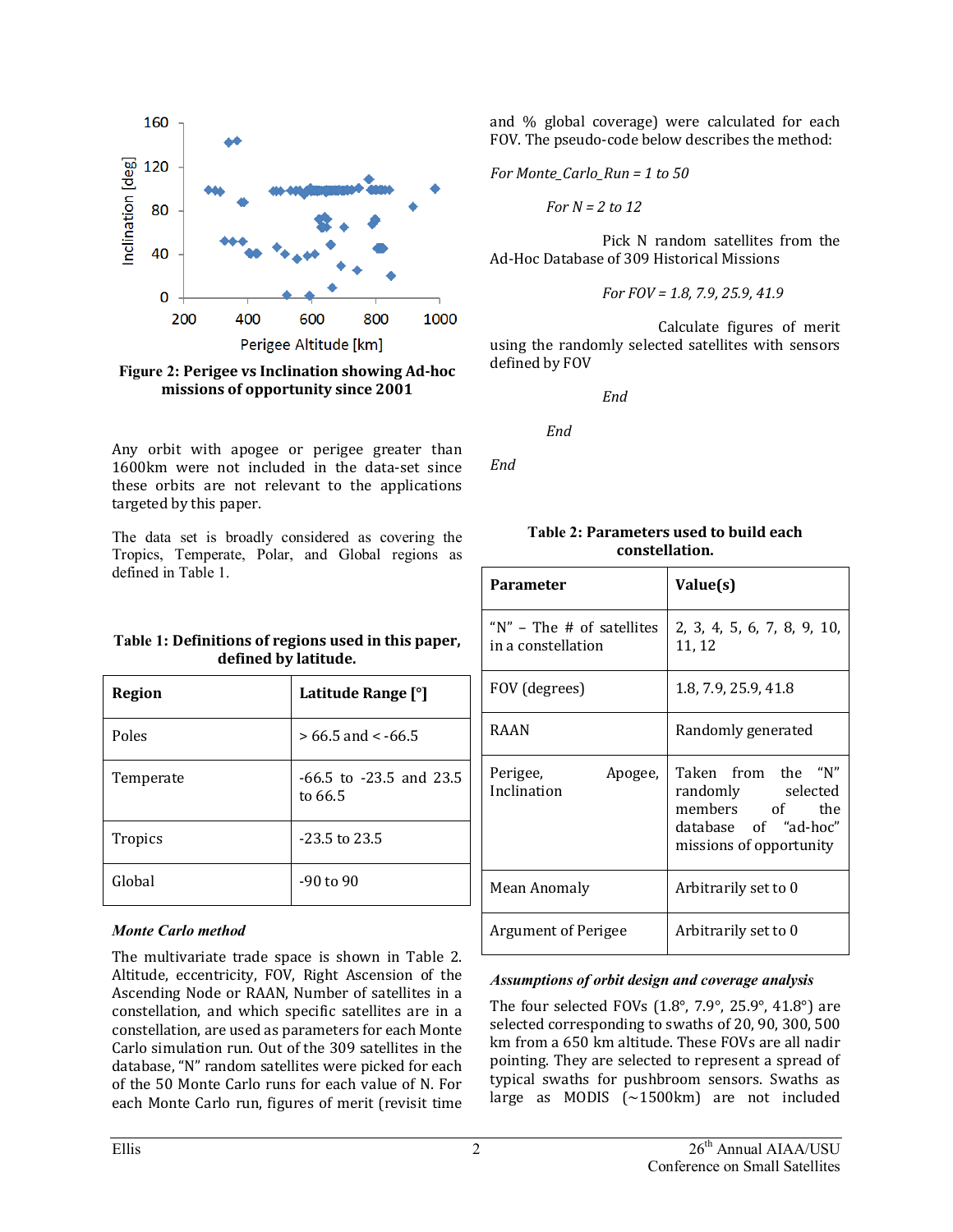because that class of instrument is more likely to have a dedicated platform. Swaths smaller than 20 km were not included because they are too small to analyze globally with STK v9.

Since RAAN values were not described in the data sources, random values were assigned for each satellite in the constellation at analysis time  $= 0$ . which is a fairer representation of a real ad-hoc constellation than picking an arbitrary value. The random assignment of RAAN values results in a more optimistic coverage results on our simulations. Since sun-synchronous orbits (consisting of almost half of the satellites in the database) have well defined RAAN values the coverage for actual ad-hoc orbits will be grouped, resulting in higher temporal coverage over particular regions at a particular time but poorer performance over the entire globe.

Mean Anomaly and Argument of Perigee were also unavailable so they were set to equal zero at analysis time = 0 because they do not critically influence the figures of merit.

### *Figures of merit – 75% coverage and mean revisit*

Two Figures of Merit (FOM) are used: Mean revisit time and Time to 75% coverage. Each figure of merit is calculated over a grid of points, the "coverage grid," for all latitudes for a ten day analysis period.

Mean revisit time is defined as the mean gap in coverage. Put another way, as a constellation of satellites flies around the earth, a particular point is seen once, then again at some later time, then again at some later time and so on. The time between each of these observations is recorded and the mean is calculated for all points on the coverage grid.

Time to 75% coverage is the time that it takes from the start of the analysis to when the satellites have observed 75% of the coverage grid's surface area.

Definitions of "Poles," "Tropics", and "Temperate" follow standard definition and are shown in table 1.

## **RESULTS ANALYSIS**

## *Choice of Statistical confidence*

After running 50 Monte Carlo runs, a clear trend in the distribution of FOM values was observed. (Figure 3) The 1-sigma number is reported in the results below. This means 1 sigma (68 percent) of the random constellations generated as part of the Monte Carlo had values below this number, and only

32% had values above this number. The results for all the Monte Carlo runs for the case defined by 8 satellites and a 25.9 degree FOV, are shown as a histogram in Figure 4. Note the 68th percentile value is at 0.5 day revisit.

Figure 5 shows the results of the analysis for the coverage FOM. Figure 6 shows the results of the revisit FOM.



**Figure 3: For FOV of 25.9 degrees and an eightsatellite constellation, this plot shows that 50 Monte Carlo runs were sufficient since the analysis has converged to a solution. Similar trends were observed for each of the combinations of FOV and N.**



**constellation. This histogram shows the distribution of coverage FOM for all 50 Monte Carlo runs. Note that the 68th percentile value is at 0.5 day revisit, consistent with the value in Figure 5**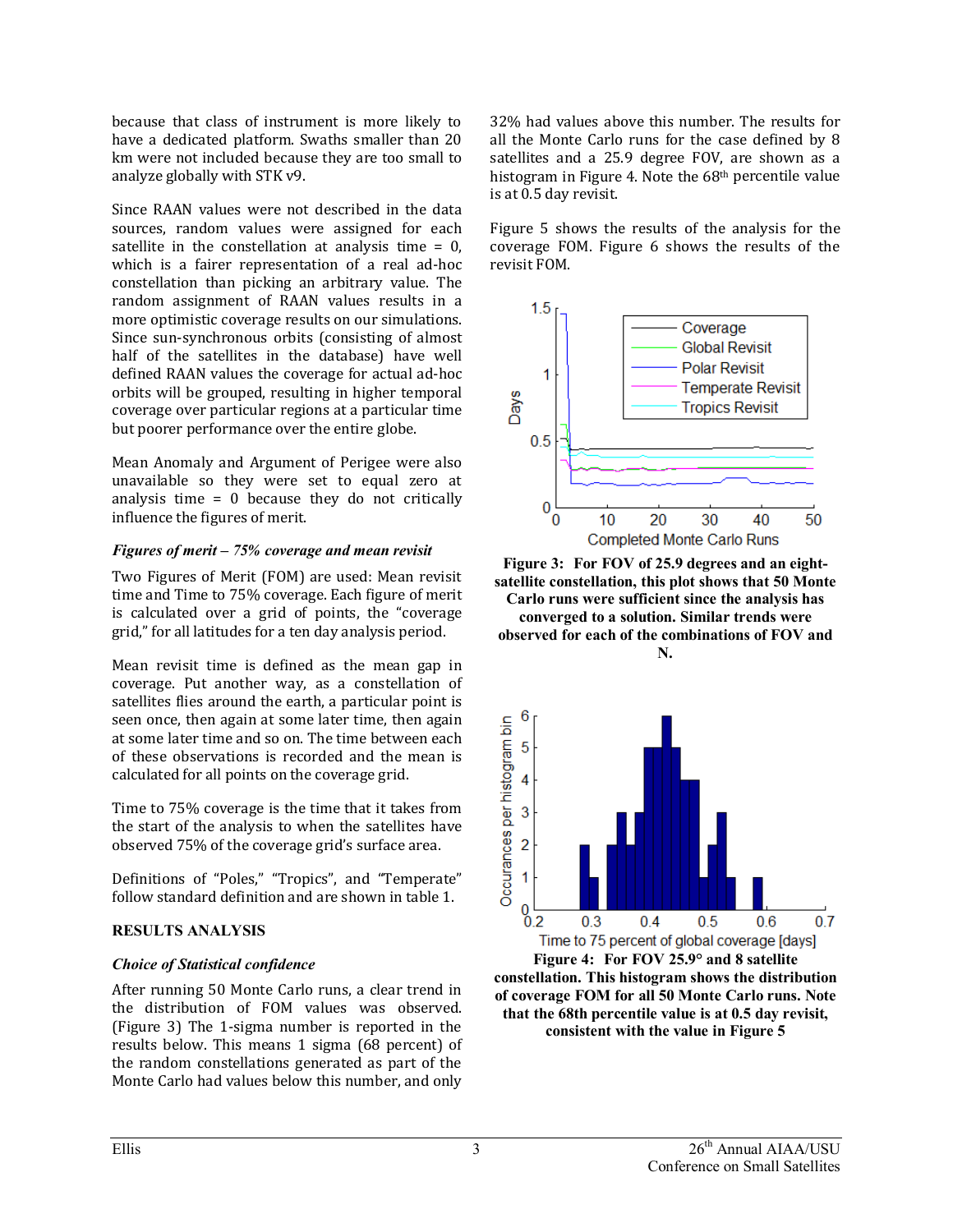

**Figure 5: 1 sigma time of ground coverage for 75% of the Earth's surface as a function of instrument FOV and number of satellites in a randomly selected ad-hoc constellation. The 1 sigma value is chosen from the results obtained over 50 Monte Carlo runs performed using the parameters in Table 2**



**Figure 6: 1 sigma time between ground revisit in number of days as a function of instrument FOV and number of satellites in a randomly selected ad-hoc constellation. The 1 sigma value is chosen from the results obtained over 50 Monte Carlo runs performed using the parameters in Table 2. The results are divided in to 4 geographic regions: Global, Polar, Temperate, and Tropics. Definitions for these regions can be found in Table 1.**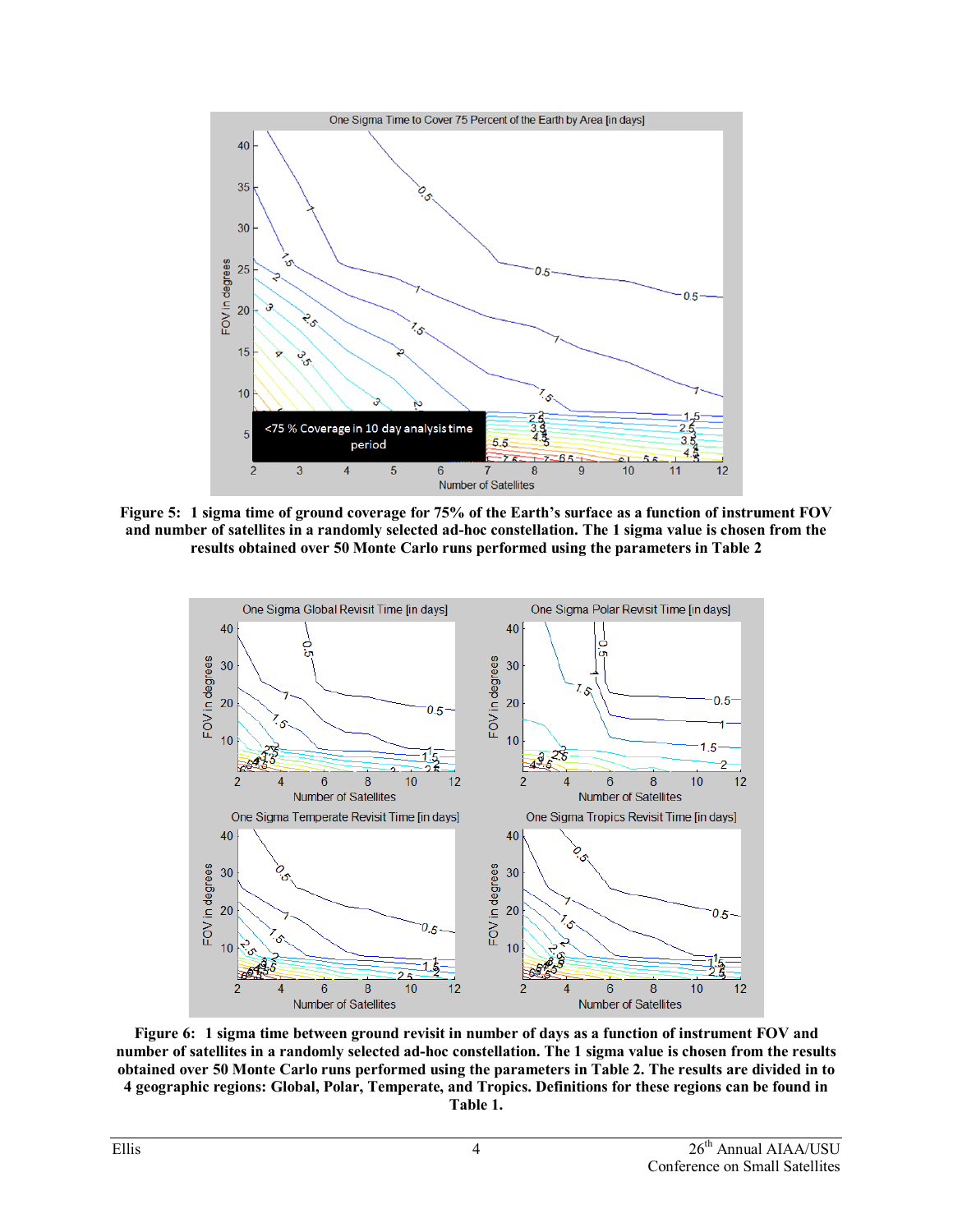### *Definition of an optimized constellation*

The planned constellation used for comparison is a "Walker Delta" constellation as designed by J. G. Walker [6]. The Walker constellations used for comparison were defined at 781 km altitude at an inclination of 86.4 degrees (the altitude and inclination of the Iridium constellation) for the same four FOVs and same number of satellites as the adhoc analysis (from 2 to 12). A walker constellation has multiple orbit planes of the same inclination but rotated about the pole (different RAAN). Each plane can have multiple satellites. Table 3 summarizes the particular Walker constellations that were used.

Since specific constellations were picked for each "N", multiple Monte Carlo runs were not required. The coverage and revisit plots for the Walker constellations are shown in Figures 7 and 8.

**Table 3: Walker Constellation parameters used in analysis** 

| <b>Number</b><br>оf<br><b>Satellites</b><br>- "N" | Number of<br><b>Satellites</b><br>per Orbit | <b>Number</b><br>of Orbit<br><b>Planes</b> | <b>RAAN</b><br>between<br>orbit<br>planes [°] |
|---------------------------------------------------|---------------------------------------------|--------------------------------------------|-----------------------------------------------|
| 2                                                 | 1                                           | 2                                          | 90                                            |
| 3                                                 | 1                                           | 3                                          | 120                                           |
| 4                                                 | 1                                           | 4                                          | 45                                            |
| 5                                                 | 2(3 for one<br>orbit)                       | $\overline{2}$                             | 90                                            |
| 6                                                 | 2                                           | 3                                          | 120                                           |
| 7                                                 | 2(3 for one<br>orbit)                       | 3                                          | 120                                           |
| 8                                                 | 2                                           | 4                                          | 45                                            |
| 9                                                 | 3                                           | 3                                          | 120                                           |
| 10                                                | 2                                           | 5                                          | 72                                            |
| 11                                                | 1                                           | 11                                         | 32                                            |
| 12                                                | 3                                           | 4                                          | 45                                            |



**Figure 7: Time of ground coverage for 75% of the Earth's surface as a function of instrument FOV and number of satellites in a Walker constellation. The parameters of the Walker constellation are shown in Table 3. The black region did not achieve 75% coverage within the 10 day analysis period.**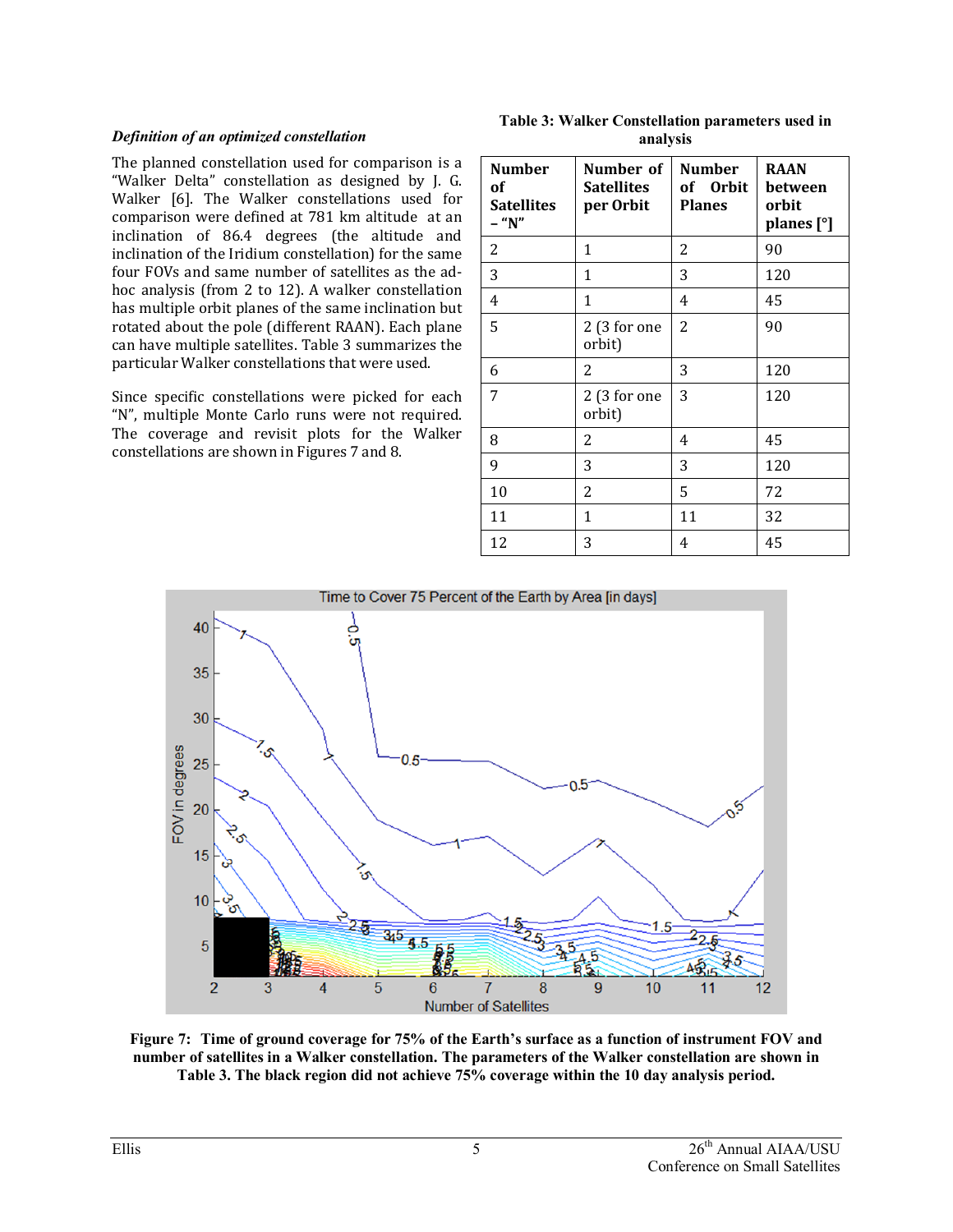

**Figure 8: Mean time between ground revisit in number of days as a function of instrument FOV and number of satellites in a Walker constellation. The results are divided in to 4 geographic regions: Global, Polar, Temperate, and Tropics. Definitions for these regions can be found in Table 1. The parameters of the Walker constellation are shown in Table 3.**

### **CONCLUSIONS:**

Ad-hoc constellations can provide similar coverage to the more common constellation designs. Simulations have shown that ad-hoc constellations perform best for tropic and temperate revisit compared to the Walker constellation.

The Walker constellations considered had faster revisit times compared to the Ad-hoc constellations for Polar and Global regions. This is due to the orbits in the particular Walker constellation analyzed being near-polar, whereas only a subset of the adhoc constellation orbits are polar or near-polar.

The implications of the findings presented in this paper are applicable to future constellation design. For example lower latitude observations are underserved by polar satellites and can be augmented by using lower cost/smaller missions in an ad-hoc fashion. Under sampling can be remedied using smaller satellites capable of providing diurnal samples.

## *Acknowledgments*

The authors would like to acknowledge JPL's Tom Cwik and other members of the R&TD board for funding this project. The authors would also like to thank Teri Grimwood at the Union of Concerned Scientists for kindly providing back-issues of their satellite database. This work was supported by NASA under contract to JPL/Caltech.

### *References*

- 1. UCS Satellite Databases 2005-2011. Courtesy of Teri Grimwood, Union of Concerned Scientists, Cambridge MA.
- 2. Isakowitz, Steve et al. *International Reference Guide to Space Launch Systems*, *4th Edition*. Reston, VA: AIAA, 2004.
- 3. *Jane's Space Directory: 2002-2003*. Alexandria, VA: Jane's Information Group, 2002.